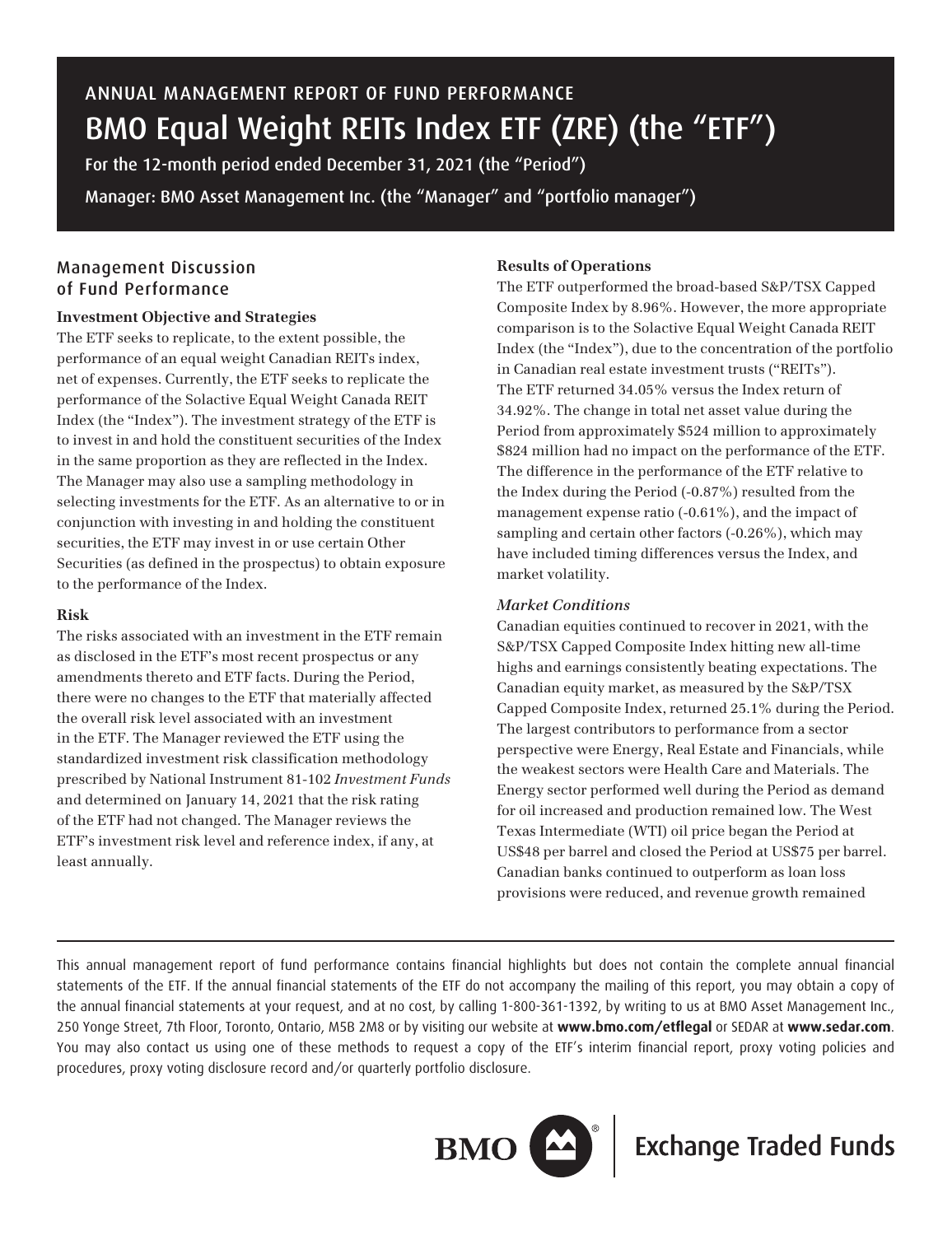strong and diversified across business lines. The Bank of Canada ("BoC") held its target overnight rate at 0.25% over the Period to support the economic recovery. As optimism about COVID-19 vaccines improved, expectations for a strong economic recovery also improved.

The ETF's exposure to Industrial REITs and Retail REITs contributed the most to performance, and while also positive, its exposure to Health Care Facilities and Health Care REITs contributed the least to performance. In terms of individual stock contributors, Summit Industrial Income REIT and Boardwalk REIT contributed to performance, and while also positive, Chartwell Retirement Residence REIT and Minto Apartment REIT contributed the least to performance.

## **Recent Developments**

Like many other developed economies, Canadian equities will be facing rising rates as the BoC looks to tighten monetary conditions by raising its overnight rate. Currently, as measured by Overnight Interest Rate Swaps (OIS), the market is anticipating close to six rate hikes by the BoC in 2022. While its unlikely that they will raise rates in six out of the eight scheduled meetings, higher rates are imminent. Even with inflation proving to be sustained, it is anticipated that the BoC will not risk overshooting on rate hikes in order to avoid stalling the economy and potentially causing stagflation (high inflation combined with high unemployment and slowing economic growth). As a result, it is expected that economic growth will remain positive, but at a lower rate than 2021. A potentially steeper yield curve may benefit Canadian banks, while strong demand and shorter supply of traditional fossil fuels could benefit the Energy sector. Although equities in general are expected to face greater headwinds in 2022, given rising rates and the U.S. mid-term elections, the caveat of COVID being declared an endemic issue, Canadian equities could be wellpositioned as its market is tilted towards sectors that are cyclical in nature.

The performance of REITs have been mixed as Industrials and Health Care sector related securities have fared well, while some office and retail related operators have faced some challenges. However, if more employees return to offices and lockdowns continue to ease, these areas of the REIT market will likely stand to benefit. Moreover, real property values tend to benefit under inflationary conditions.

In February 2022, hostilities commenced in Ukraine. In response, a number of countries have imposed economic sanctions on Russia and certain Russian citizens and entities. The impact of the hostilities, economic sanctions

and other measures may have wide-ranging global effects on price volatility for securities and commodities as well as the stability of global financial markets. It is uncertain how long the hostilities, economic sanctions and market instability will continue and whether they will escalate further.

## **Related Party Transactions**

From time to time, the Manager may, on behalf of the ETF, enter into transactions or arrangements with or involving other members of BMO Financial Group, or certain other persons or companies that are related or connected to the Manager (each a "Related Party"). The purpose of this section is to provide a brief description of any transactions involving the ETF and a Related Party.

## *Manager*

The Manager, an indirect, wholly-owned subsidiary of Bank of Montreal ("BMO"), is the portfolio manager, trustee and promoter of the ETF. The Manager is paid a management fee by the ETF as compensation for its services, which is described in the "Management Fees" section later in this document.

## *Designated Broker*

The Manager has entered into an agreement with BMO Nesbitt Burns Inc., an affiliate of the Manager, to act as designated broker and dealer for distribution of BMO exchange traded funds, on terms and conditions that are comparable to arm's length agreements in the exchange traded funds industry. The material terms and conditions of the agreement have been disclosed in the ETF's prospectus.

The Manager has also entered into agreements with certain other registered dealers in Canada to act as dealers for the creation and redemption of units of BMO exchange traded funds.

## *Buying and Selling Securities*

During the Period, the ETF relied on standing instructions provided by the independent review committee ("IRC") for any of the following related party transactions that may have occurred in the ETF (each, a "Related Party Transaction"):

(a) investments in securities issued by BMO, an affiliate of the Manager, or any other issuer related to the Manager;

(b) investments in a class of non-government debt securities and/or equity securities of an issuer during the period of distribution of those securities to the public and/or the 60-day period following the distribution period where BMO Nesbitt Burns Inc., an affiliate of the Manager, or any other affiliate of the Manager acted as an underwriter in the distribution;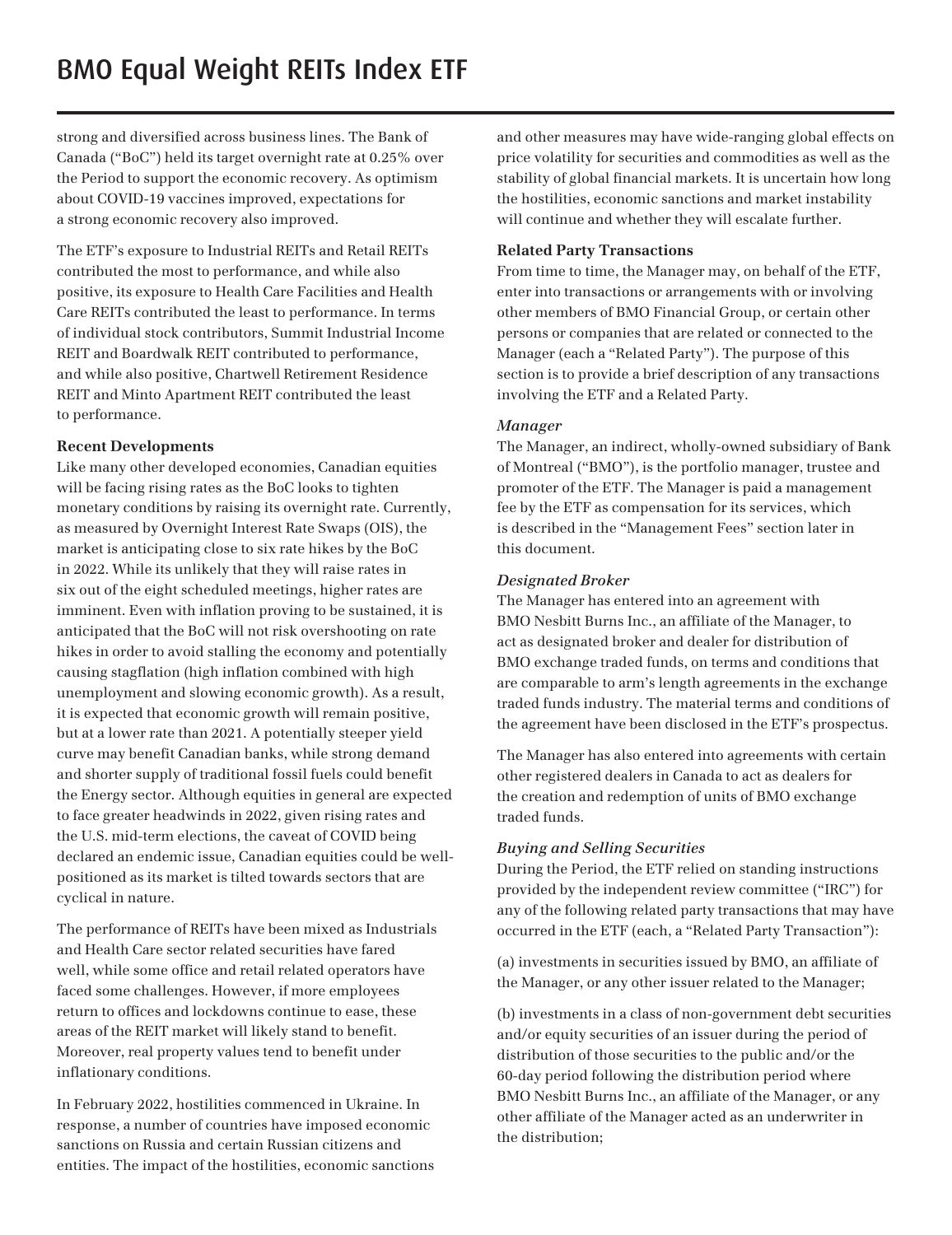(c) trades in debt securities in the secondary market with BMO Nesbitt Burns Inc., an affiliate of the Manager, that is trading with the ETF as principal; and

(d) trades of a security from or to, another investment fund or a managed account managed by the Manager or an affiliate of the Manager.

In accordance with the IRC's standing instructions, in making a decision to cause the ETF to enter into a Related Party Transaction, the Manager and the portfolio manager of the ETF are required to comply with the Manager's written policies and procedures governing the Related Party Transaction and report periodically to the IRC, describing each instance that the Manager relied on the standing instructions and its compliance or non-compliance with the governing policies and procedures. The governing policies and procedures are designed to ensure that each Related Party Transaction (i) is made free from any influence of BMO, BMO Nesbitt Burns Inc. or an associate or affiliate of BMO and/or BMO Nesbitt Burns Inc. and without taking into account any considerations relevant to BMO, BMO Nesbitt Burns Inc. or an associate or affiliate of BMO and/or BMO Nesbitt Burns Inc.; (ii) represents the business judgment of the Manager, uninfluenced by considerations other than the best interests of the ETF; and (iii) achieves a fair and reasonable result for the ETF.

#### *Brokerage Commissions*

The ETF pays standard brokerage commissions at market rates to BMO Nesbitt Burns Inc., an affiliate of the Manager, for executing a portion of its trades. The brokerage commissions charged to the ETF (excluding exchange and other fees) during the periods were as follows:

|                                                      | 2021   | 2020    |
|------------------------------------------------------|--------|---------|
| Total brokerage commissions                          | 89,333 | 141.114 |
| Brokerage Commissions paid to BMO Nesbitt Burns Inc. | 26     | 10,882  |

# Financial Highlights

The following tables show selected key financial information about the ETF and are intended to help you understand the ETF's financial performance for the periods indicated.

#### **The ETF's Net Assets per Unit(1)**

|                                          |    | Financial years ended Dec. 31 |        |        |        |        |
|------------------------------------------|----|-------------------------------|--------|--------|--------|--------|
| <b>Listed CAD Units</b>                  |    | 2021                          | 2020   | 2019   | 2018   | 2017   |
| Net assets, beginning of period          | \$ | 21.74                         | 24.83  | 20.58  | 20.92  | 19.30  |
| Increase (decrease) from operations      |    |                               |        |        |        |        |
| Total revenue                            | \$ | 0.55                          | 0.78   | 1.36   | 0.43   | 0.74   |
| Total expenses <sup>(2)</sup>            | \$ | (0.16)                        | (0.13) | (0.15) | (0.14) | (0.13) |
| Realized gains (losses) for the period   | \$ | 1.31                          | 0.15   | 1.16   | 1.64   | 0.82   |
| Unrealized gains (losses) for the period | \$ | 5.50                          | (3.25) | 2.79   | (1.28) | 1.26   |
| Total increase (decrease) from           |    |                               |        |        |        |        |
| operations <sup>(3)</sup>                | \$ | 7.20                          | (2.45) | 5.16   | 0.65   | 2.69   |
| <b>Distributions</b>                     |    |                               |        |        |        |        |
| From net investment income               |    |                               |        |        |        |        |
| (excluding dividends)                    | \$ | 0.25                          | 0.36   | 0.28   | 0.79   | 0.23   |
| From dividends                           | \$ | 0.13                          | 0.18   | 0.11   | 0.12   | 0.11   |
| From capital gains                       |    | 0.79                          | 1.10   | 0.90   | 1.14   | 0.79   |
| Return of capital                        | \$ | 0.10                          | 0.50   | 0.45   | 0.02   | 0.48   |
| <b>Total Annual Distributions(4)</b>     | Ś  | 1.27                          | 2.14   | 1.74   | 2.07   | 1.61   |
| Net assets, end of period                | \$ | 27.92                         | 21.74  | 24.83  | 20.58  | 20.92  |

(1) This information is derived from the ETF's audited annual financial statements.

(2) Includes commissions and other portfolio transaction costs and withholding taxes.

<sup>(3)</sup> Net assets and distributions are based on the actual number of units outstanding at the relevant time. The increase/decrease from operations is based on the weighted average number of units outstanding over the financial period. This table is not intended to be a reconciliation of beginning to ending net assets per unit.

(4) Distributions were either paid in cash or reinvested in additional units of the ETF, or both.

#### **Ratios and Supplemental Data**

|                                         | Financial years ended Dec. 31 |         |         |         |         |         |
|-----------------------------------------|-------------------------------|---------|---------|---------|---------|---------|
| <b>Listed CAD Units</b>                 |                               | 2021    | 2020    | 2019    | 2018    | 2017    |
| Total net asset value (000's)(1)        | S                             | 824,143 | 524,262 | 641.036 | 496.429 | 487.716 |
| Number of units                         |                               |         |         |         |         |         |
| outstanding $(000's)^{(1)}$             |                               | 29,519  | 24,117  | 25,817  | 24,117  | 23,308  |
| Management expense ratio <sup>(2)</sup> | $\frac{0}{0}$                 | 0.61    | 0.61    | 0.61    | 0.61    | 0.61    |
| Management expense ratio before         |                               |         |         |         |         |         |
| waivers or absorptions <sup>(2)</sup>   | 0/0                           | 0.61    | 0.61    | 0.61    | 0.61    | 0.61    |
| Trading expense ratio(3)                | $\frac{0}{0}$                 | 0.01    | 0.03    | 0.02    | 0.02    | 0.03    |
| Portfolio turnover rate <sup>(4)</sup>  | 0/0                           | 25.78   | 47.22   | 34.27   | 48.87   | 37.01   |
| Net asset value per unit                | \$                            | 27.92   | 21.74   | 24.83   | 20.58   | 20.92   |
| Closing market price                    | Ś                             | 27.92   | 21.74   | 24.83   | 20.60   | 20.91   |

(1) This information is provided as at December 31 of the period shown.

(2) Management expense ratio is based on total expenses (excluding commissions and other portfolio transaction costs) for the stated period and is expressed as an annualized percentage of daily average net asset value during the period.

<sup>(3)</sup> The trading expense ratio represents total commissions and other portfolio transaction costs expressed as an annualized percentage of daily average net asset value during the period.

(4) The ETF's portfolio turnover rate indicates how actively the ETF's portfolio manager manages its portfolio investments. A portfolio turnover rate of 100% is equivalent to the ETF buying and selling all of the securities in its portfolio once in the course of the year. The higher an ETF's portfolio turnover rate in a year, the greater the trading costs payable by the ETF in the year, and the greater the chance of an investor receiving taxable capital gains in the year. There is not necessarily a relationship between a high turnover rate and the performance of an ETF.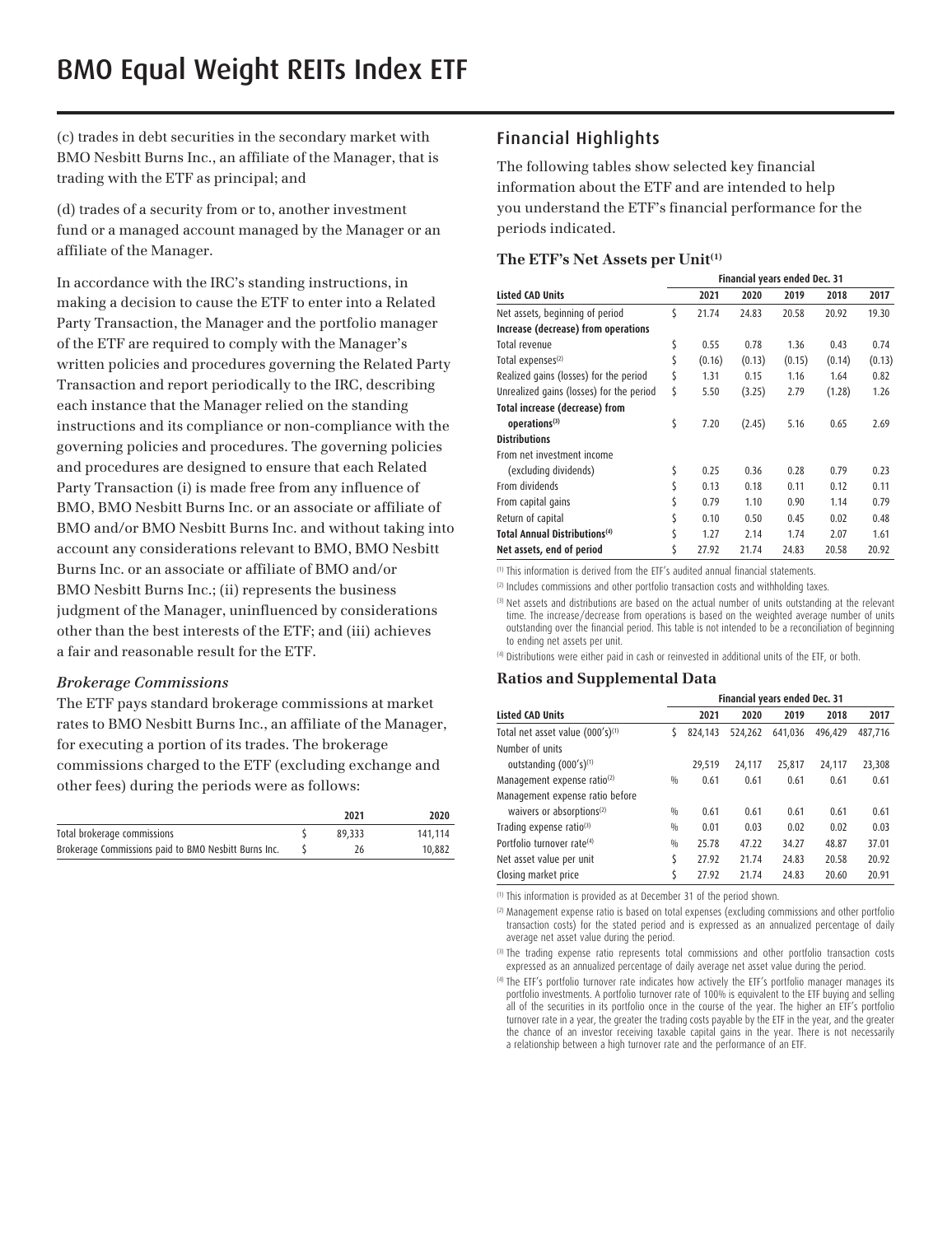## **Management Fees**

The Manager is responsible for the day-to-day management of the business and operations of the ETF. The Manager monitors and evaluates the ETF's performance, manages the portfolio and provides certain administrative services required by the ETF. As compensation for its services, the Manager is entitled to receive a management fee payable quarterly and calculated based on the daily net asset value of the ETF at the annual rate set out in the table below. The management fee is subject to applicable taxes. The Manager may, from time to time in its discretion, waive all or a portion of the management fee charged.

| Ticker | Annual<br>Management Fee Rate<br>0/0 |
|--------|--------------------------------------|
| ZRE    | 0.55                                 |

## Past Performance

The ETF's performance information assumes that all distributions made by the ETF in the periods shown were used to purchase additional units of the ETF and is based on the net asset value of the ETF.

The performance information does not take into account sales, redemption, distribution or other optional charges that, if applicable, would have reduced returns or performance. Please remember that how the ETF has performed in the past does not indicate how it will perform in the future.

On May 27, 2016, the underlying index of the ETF was changed from Dow Jones Canada Select Equal Weight REIT Index to Solactive Equal Weight Canada REIT Index. The change to the index aligns with the current investment objective and strategies of the ETF. This change could have affected the performance of the ETF, had it been in effect throughout the performance measurement periods presented.

## **Year-by-Year Returns**

The following bar chart shows the performance of the ETF for each of the financial years shown and illustrates how the ETF's performance has changed year to year. The chart shows, in percentage terms, how much an investment made on the first day of each financial year would have increased or decreased by the last day of each financial year.



## **Annual Compound Returns**

This table compares the historical annual compound returns of the ETF with its benchmark index, the Solactive Equal Weight Canada REIT Index and a broad-based index, the S&P/TSX Capped Composite Index.

The Solactive Equal Weight Canada REIT Index consists of the Canadian securities that fall within the Real Estate Investment Trust sector. Each security in the Solactive Equal Weight Canada REIT Index is allocated a fixed weight rather than a market capitalization weight. To be included as a constituent security, an issuer must meet certain minimum trading volume requirements and be incorporated in, or have its primary market listing in Canada.

The S&P/TSX Capped Composite Index is a market capitalization-weighted index of securities of the largest and most liquid companies on the TSX. It is the broadest in the S&P/TSX family and is the basis for multiple sub-indices. It includes common stocks and income trust units.

*As at December 31, 2021*

| <b>Listed CAD Units</b>                  |               |       |       |       |       | Since     |
|------------------------------------------|---------------|-------|-------|-------|-------|-----------|
|                                          |               | 1Yr   | 3Yr   | 5Yr   | 10Yr  | Inception |
| BMO Equal Weight REITs Index ETF         | $\frac{0}{0}$ | 34.05 | 1593  | 1293  | 9.59  |           |
| Solactive Equal Weight Canada REIT Index | 0/0           | 34.92 | 16.92 | 1379  | 10 99 |           |
| S&P/TSX Capped Composite Index           | 0/0           | 25.09 | 17.52 | 10.04 | 9.14  |           |

*A discussion on the relative performance of the ETF as compared to its benchmark index and broad-based index can be found under the Results of Operations section of this report.*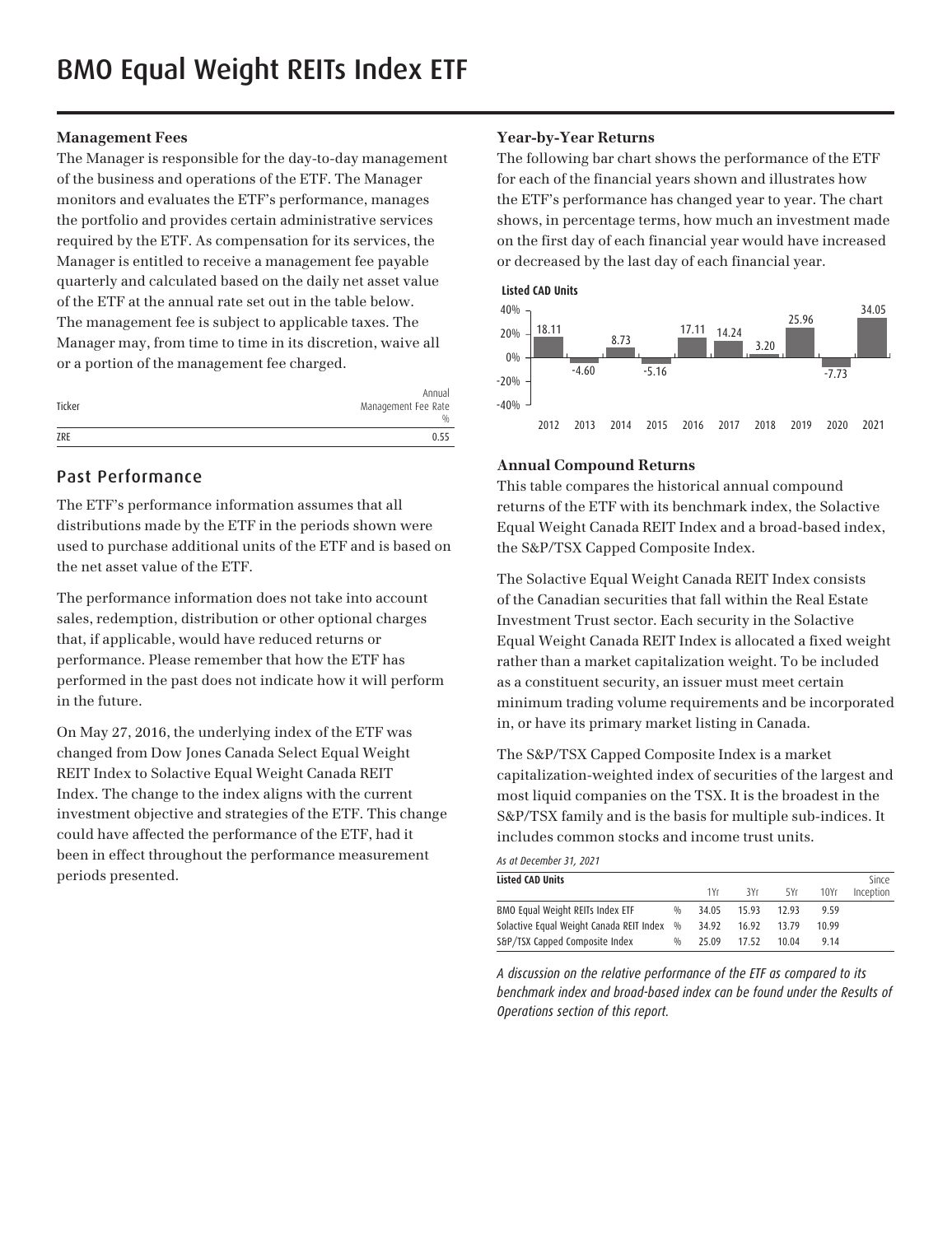# Summary of Investment Portfolio

*As at December 31, 2021*

|                                   | % of Net           |
|-----------------------------------|--------------------|
| <b>Portfolio Allocation</b>       | <b>Asset Value</b> |
|                                   |                    |
|                                   |                    |
|                                   |                    |
|                                   |                    |
|                                   |                    |
|                                   |                    |
|                                   |                    |
|                                   |                    |
| <b>Total Portfolio Allocation</b> | 100.0              |

**% of Net**

| Holdings*                                               | <b>Asset Value</b> |
|---------------------------------------------------------|--------------------|
|                                                         |                    |
|                                                         |                    |
|                                                         |                    |
|                                                         |                    |
|                                                         |                    |
|                                                         |                    |
|                                                         |                    |
|                                                         |                    |
|                                                         |                    |
|                                                         |                    |
| NorthWest Healthcare Properties REIT  4.8               |                    |
|                                                         |                    |
|                                                         |                    |
|                                                         |                    |
|                                                         |                    |
|                                                         |                    |
|                                                         |                    |
|                                                         |                    |
| Canadian Apartment Properties REIT  4.5                 |                    |
|                                                         |                    |
|                                                         |                    |
|                                                         |                    |
| Total Holdings as a Percentage of Total Net Asset Value | 100.0              |
| <b>Total Net Asset Value</b>                            | \$824,142,509      |

\*Represents this entire portfolio.

*The summary of investment portfolio may change due to the ETF's ongoing portfolio transactions. Updates are available quarterly.*